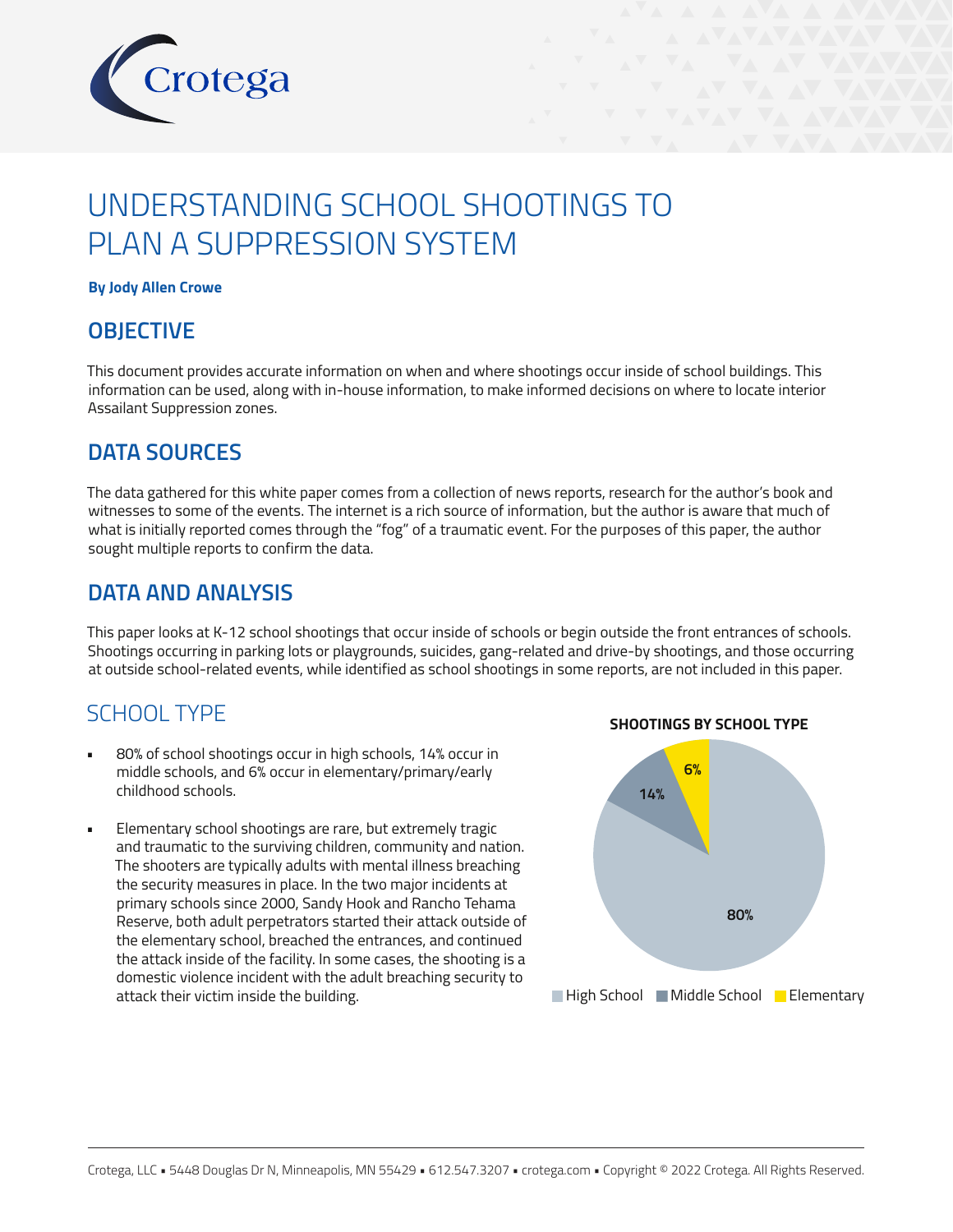# Assailant Identification and First-Shot Fatalities

- In 18% of the shootings, the first shot was fatal. In 50% of these, the first and fatal shot was the only shot causing a casualty. This information shows the importance of identifying and confronting before or upon determination of the first shot, because in many of the researched cases, casualties after the first shot could conceivably have been minimized with immediate confrontation.
- In the 30% of shootings in the classrooms, over 33% were in the fatal-first-shot category, where the shooter was concealing the weapon until firing on the one and only targeted victim.
- In many of the classroom shootings, the shooter was seen with a weapon before, or as the shooter became active in the hallways before entering the classroom where the victims were trapped. Several, including Red Lake, Sandy Hook and Stoneman Douglas, the shooter remained in the hallway shooting into the hallways and classrooms before entering any classroom. The Santa Fe sequence of events started with the gunman entering a classroom before beginning the rampage. It is unclear if any adult in the Santa Fe school saw the weapon before the shooter became active.

### Building Entrances

- Entrances are particularly vulnerable. In all cited cases, the existing access controls were breached by the shooter. In several cases, the shooter began shooting outside of an entrance into the school, including Columbine (shooters avoided front locked front entrances, first casualties outside, shot out side entrance by library), Red Lake (shooter killed two before stealing car and crashing it into the front entrance, then killing the unarmed guard with a shotgun blast), and Sandy Hook (shooter killed his mother, then went to the school, shot out side windows of locked front entrance).
- Shootings starting outdoors did not always continue to the interior of the building. But in some school shootings, including Columbine, Red Lake and Sandy Hook, the shooters made their way into the building, breaching the access controls and continuing their rampage.

### Common Areas

- Over 60% of high school shootings occur in the common areas of the school: the entrances, lobby areas, hallways, cafeterias, commons, etc.
- Lobby areas, hallways, and common areas are vulnerabilities in mass shooting incidents. The Stoneman Douglas shooter was seen coming into the building by a security guard and was seen by a student as he took his weapon out of his backpack. He did not start shooting until he was inside the building. He continued to shoot from the hallways into the classrooms.
- After breaching the library entrance, the Columbine shooters roamed the hallways for several minutes before entering the library where most of the casualties occurred.
- The Sandy Hook shooter entered the front office looking for victims and walked up and down the hallway in front of the office, shooting the principal and counselor, before finding an open door to a classroom.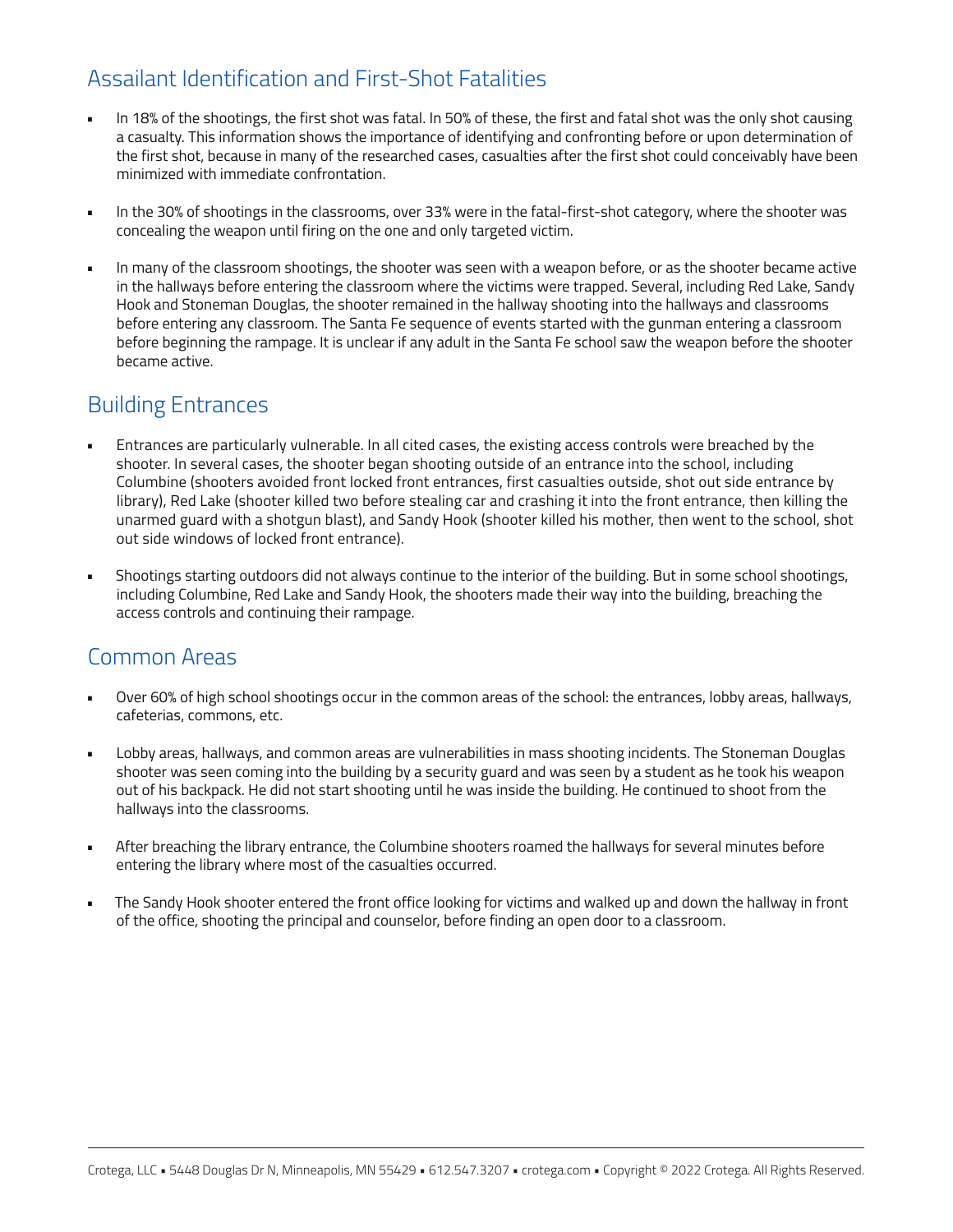### **INCIDENT ANALYSIS WITH CROTEGA ASSAILANT SUPPRESSION IN MIND**

Using the information compiled on five major school shootings, this section looks at the efficacy of an Interior Assailant Suppression system as a building infrastructure deterrent to the active shooter. This analysis assumes a different outcome if the same event were to occur in the present and the Assailant Suppression system were installed in the entrances and hallways of each facility.

## Columbine High School (April 20, 1999, Columbine, Colorado)

The shooters began shooting outside the building. An adult in the hallway by the library saw the shooter before they entered the building. With gunshot detection and trained staff, the Suppression System could have been alarmed and deployed as soon as the shooters entered the side entrance.

### Red Lake Senior High School (March 21, 2005, Red Lake, Minnesota)

The shooter rammed a vehicle into the front doors of the school. A security guard was in the vicinity. The system could have been alerted and deployed as the shooter entered through the broken doors. The US Attorney has stated the shooter would not have been able to enter the building if an Interior Shooter Suppression system were in place.

# Sandy Hook Elementary School (December 14, 2012, Newtown, Connecticut)

The shooter began outside the locked front entrance by shooting out the windows beside the doors. Upon hearing the shooting, the secretary ducked under her desk and, while the shooter walked in the office and in the hallway killing the principal and counselor, she used the telephone three times from under her desk. If a Suppression System were in place, the system could have been alerted by the gunshots and deployed by the secretary or someone else as soon as the shooter was seen on the touchscreen monitor.

# Marjory Stoneman Douglas High School (February 14, 2018, Parkland, Florida)

The shooter was observed by an unarmed security guard entering the school. A student observed the shooter opening his backpack in the hallway and assembling his weapon, telling the student to run. It is undetermined if his first shot was fatal. If a Suppression System were in place, the first shot would have alerted the touchscreen, and, within seconds, upon visual recognition of the shooter, the hallway zones would have been deployed. The shooter would not have been able to continue unimpeded moving throughout the hallways seeking targets as he did.

### Santa Fe High School (May 18, 2018, Santa Fe, Texas)

The Santa Fe sequence of events supports having Shooter Suppression in classrooms as well as hallways. In this case, the shooter became active upon entering the art classroom. The first gunshot would have alerted the touchscreen, which would have given school officials visual recognition of what was occurring. Without a method of confronting the shooter inside the classroom, the event continued for more than 25 minutes with many casualties occurring after the first shots.